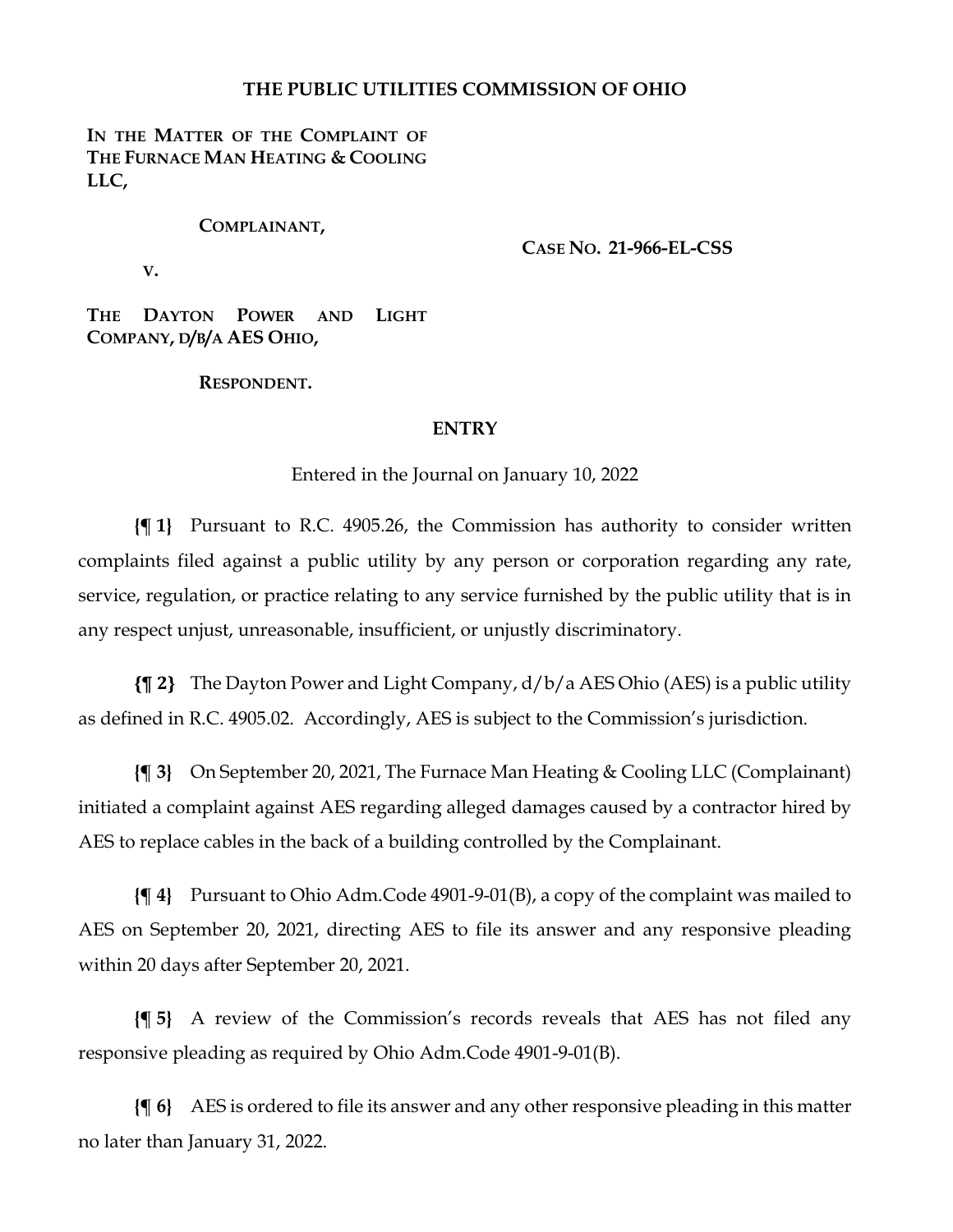- **{¶ 7}** It is, therefore,
- **{¶ 8}** ORDERED, That AES comply with the finding in Paragraph 6. It is, further,
- **{¶ 9}** ORDERED, That a copy of this Entry be served upon all parties of record.

# THE PUBLIC UTILITIES COMMISSION OF OHIO

*/s/Jesse M. Davis* By: Jesse M. Davis Attorney Examiner

JRJ/mef